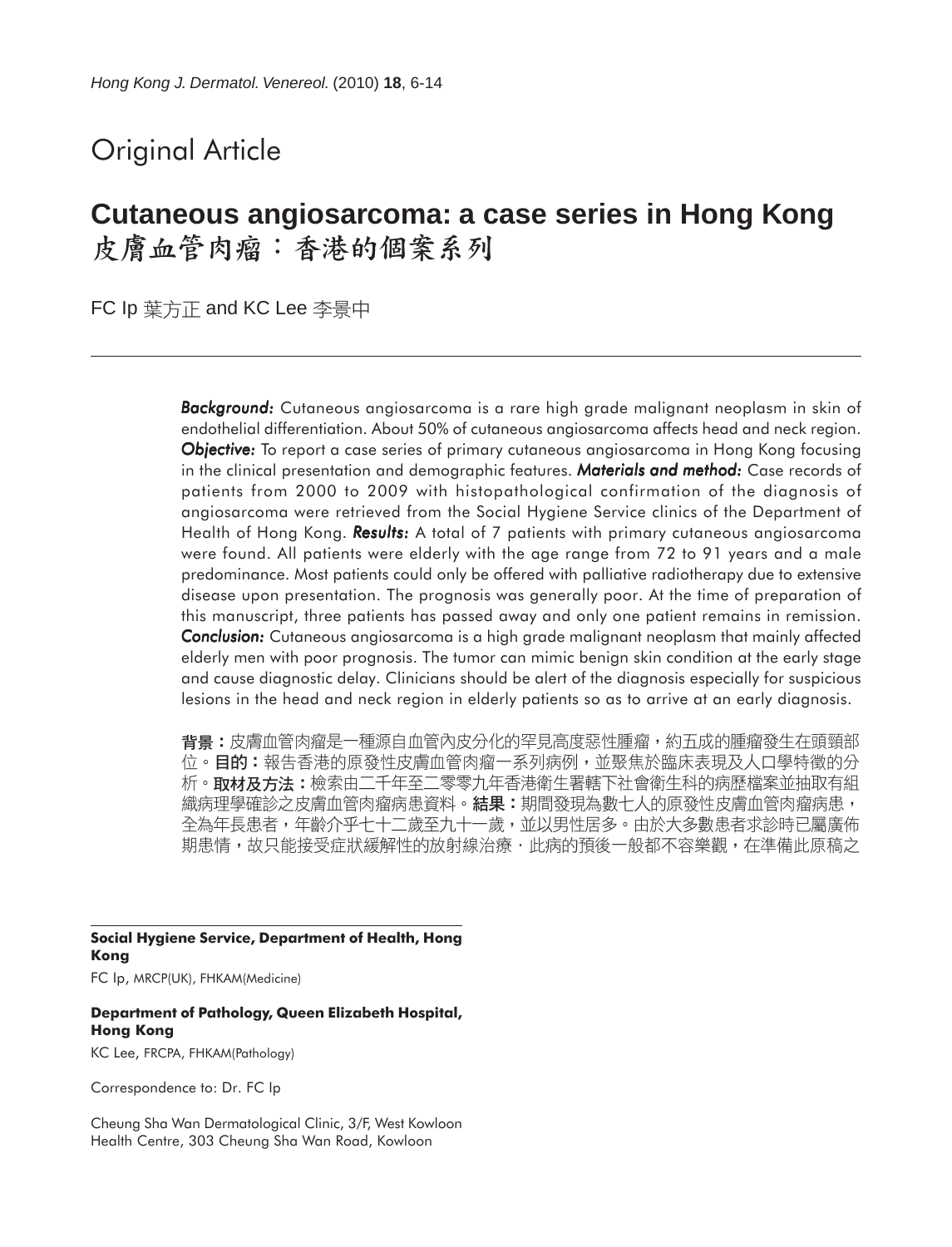時,已有三位病人離世,只得一名患者維持病愈狀況。結論:皮膚血管肉瘤是一種主要影響年老 男士及預後欠佳的高度惡性腫瘤。由於早期病情可能會與良性皮膚狀況相類混淆,以致延醫誤 診;故醫者應對此病保持警惕,尤其是年老患者的頭頸可疑患處,以求能作出早期診斷。

**Keywords:** Cutaneous angiosarcoma, elderly, head and neck

關鍵詞:皮膚血管肉瘤,年長患者,頭頸部位

# **Introduction**

Angiosarcoma (AS) is a rare high grade malignant neoplasm of endothelial differentiation. It has a predilection for skin and superficial soft tissue although it can occur in various anatomic sites such as the heart, aorta, liver, bone and breast. Cutaneous angiosarcoma (CA) accounts for 60% of cases of angiosarcoma. These include primary CA and secondary CA caused by previous irradiation, chronic lymphoedema and preexisting vascular malformation. About 50% of cutaneous angiosarcoma affect the head and neck region in elderly men, in particular the scalp area.<sup>1</sup> There is also a strong predilection for Caucasians. The clinical presentation varies greatly from early ecchymosis-like patch to advance tumourous nodules with ulceration and haemorrhage.

There is currently no local data or series available regarding the epidemiology of this tumor because of its rarity. This retrospective series serves to summarize the clinical features and diagnostic pitfalls encountered in this tumor so as to alert the clinicians for early detection of this high grade malignancy.

# **Materials and methods**

The case records in Social Hygiene Service of the Department of Health of Hong Kong were reviewed and a total of seven patients with histopathological confirmation of primary cutaneous angiosarcoma were found between 2000 and 2009. They were seen in three clinics of the Social Hygiene Service, namely Yaumatei

Dermatological Clinic, Tuen Mun Social Hygiene Clinic and Yung Fung Shee Dermatological Clinic. After reviewing the case records, the demographic data, clinical features, management and outcome of patients were traced and recorded for presentation. Angiosarcoma arising from previous irradiated area, area with preexisting vascular malformation or related to lymphoedematous extremity were excluded.

## **The case series**

#### *Demographic features*

All patients were referred from primary care physicians for consultation. The demographic and clinical features of the patients were listed in Table 1. The age of patients ranged from 72 to 91 years upon presentation to our service. The mean age is 78.7 years and the median is 77 years. There were five male and two female patients with male to female ratio at 2.5:1. The patients had various medical diseases, the most common being hypertension, which was present in four out of seven patients.

#### *Site of lesion and symptoms*

The most common site of lesion was the head. Six patients (86%, patient 1,3,4,5,6,7) had lesions located in the scalp/forehead region. Patient 2 had multiple lesions over chest wall. None of the patients had previous irradiation or vascular abnormality in the area.

The mode of presentation was listed in Figure 1. The most common presentation was enlarging nodule(s), which was present in six patients (86%). Five patients (71%) had multiple nodular lesions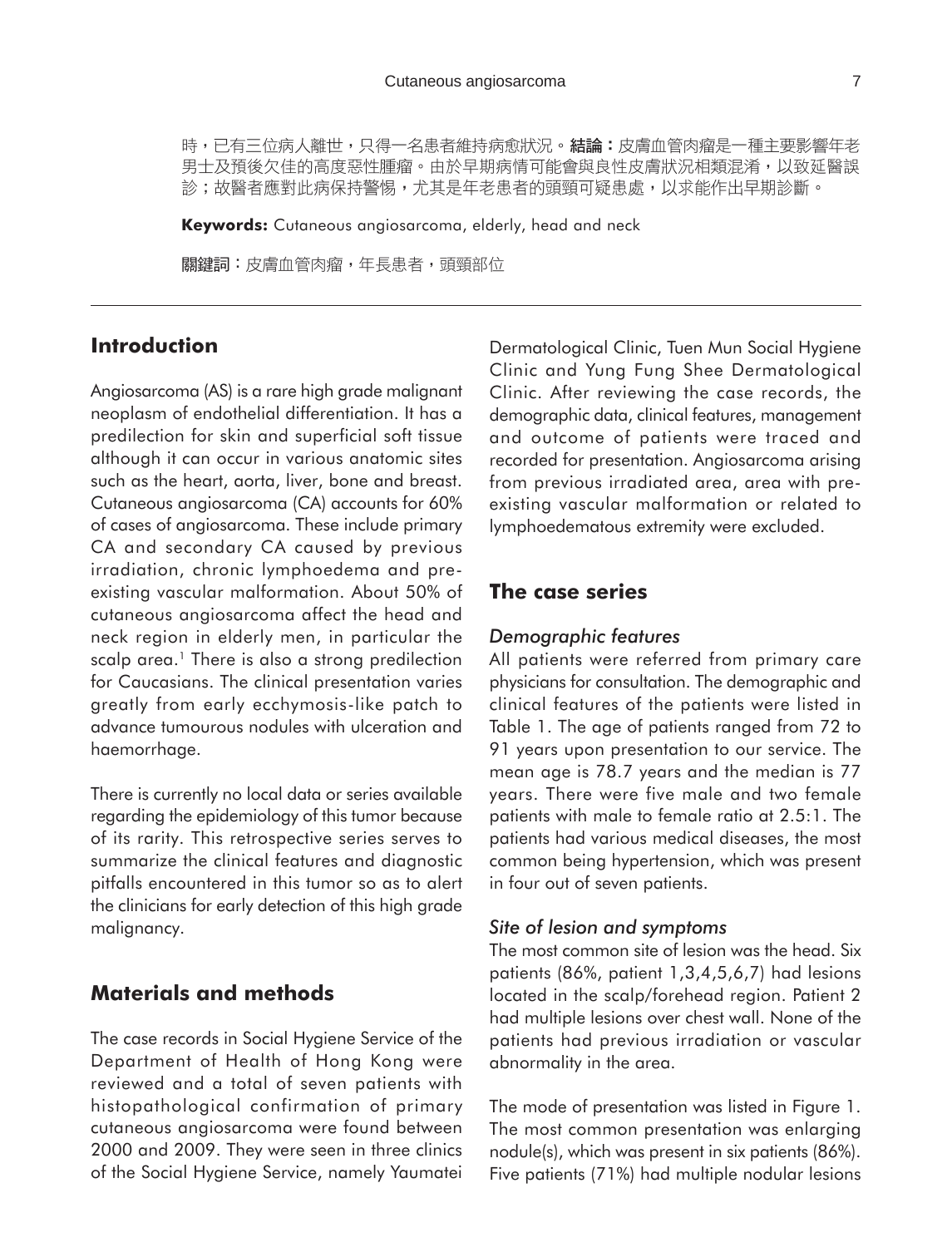|                         |        |                            | Table 1. Demographic, clinical and outcome features of patients                                                                           |                                 |                       |                     |                        |                                   |                                     |                                                       |
|-------------------------|--------|----------------------------|-------------------------------------------------------------------------------------------------------------------------------------------|---------------------------------|-----------------------|---------------------|------------------------|-----------------------------------|-------------------------------------|-------------------------------------------------------|
| age (years)<br>Patient: |        | Gender Comorbidities       | tion<br>Lesion loca<br>& type                                                                                                             | Diameter                        | Date lesions<br>hoted | Date of<br>referral | impression<br>Clinical | contirmed<br>diagnosis<br>Date of | Management Outcome                  |                                                       |
| 83 years<br>Patient 1   | Male   | $\mathbb{X}$               | nodules with<br>discharge<br>Forehead<br>Multiple                                                                                         | Largest<br>$4 \text{ cm}$       | Jan 2002              | Nov 2002            | Carbuncle              | Jan 2003                          | 눖                                   | Died May 2005<br>Head, neck<br>metastases<br>and lung |
| 72 years<br>Patient 2   | Male   | AF,<br>HBsAg+              | Multiple<br>nodules<br>Chest                                                                                                              | recorded<br>$\frac{1}{2}$       | Oct 2004              |                     | Dec 2004 Lymphoma      | Dec 2004                          | surgery and<br>oncology<br>Refer to | Unknown                                               |
| 74 years<br>Patient 3   | Female | 보                          | Multiple nodules<br>with ulcer<br>Scalp                                                                                                   | Largest<br>$2.5 \text{ cm}$     | Sep 2005              | May 2006            | Angiosarcoma           | May 2006                          | WLE                                 | Died Oct 2006<br>metastases<br>Lung                   |
| 73 years<br>Patient 4   | Male   | 보                          | with erosion<br>2 nodules<br>Scalp                                                                                                        | $0.5$ cm $\&$<br>$1 \text{ cm}$ | Nov 2005              | Jun 2006            | Angiosarcoma           | Jun 2006                          | WLE+RT                              | Remission                                             |
| 77 years<br>Patient 5   | Female | AF, DM, HT,<br>proteinuria | Single nodule<br>with erosion<br>Scalp                                                                                                    | 0.5 cm                          | Apr 2006              | Nov 2006            | granuloma<br>Pyogenic  | Nov 2007                          | 눈                                   | face disease<br>Multifocal<br>scalp and               |
| Patient 6<br>91 years   | Male   | 보                          | Multiple nodules<br>with ulcer<br>Scalp                                                                                                   | 5 cm                            | Oct 2008              | Jan 2009            | Angiosarcoma Jan 2009  |                                   | 눈                                   | and neck disease<br>Died May 2009<br>Extensive head   |
| Patient 7<br>81 years   | Male   | 运                          | Single plaque<br>with ulceration<br>Forehead                                                                                              | $2.5 \text{ cm}$                | Apr 2009              | Aug 2009            | Angiosarcoma           | Sep 2009                          | Refer to<br>surgery                 | Unknown                                               |
|                         |        |                            | AF: atrial fibrillation; HT: hypertension; DM: diabetes mellitus; HBsAg+: Hepatitis B carrier; RT: radiatherapy; WLE: wide local excision |                                 |                       |                     |                        |                                   |                                     |                                                       |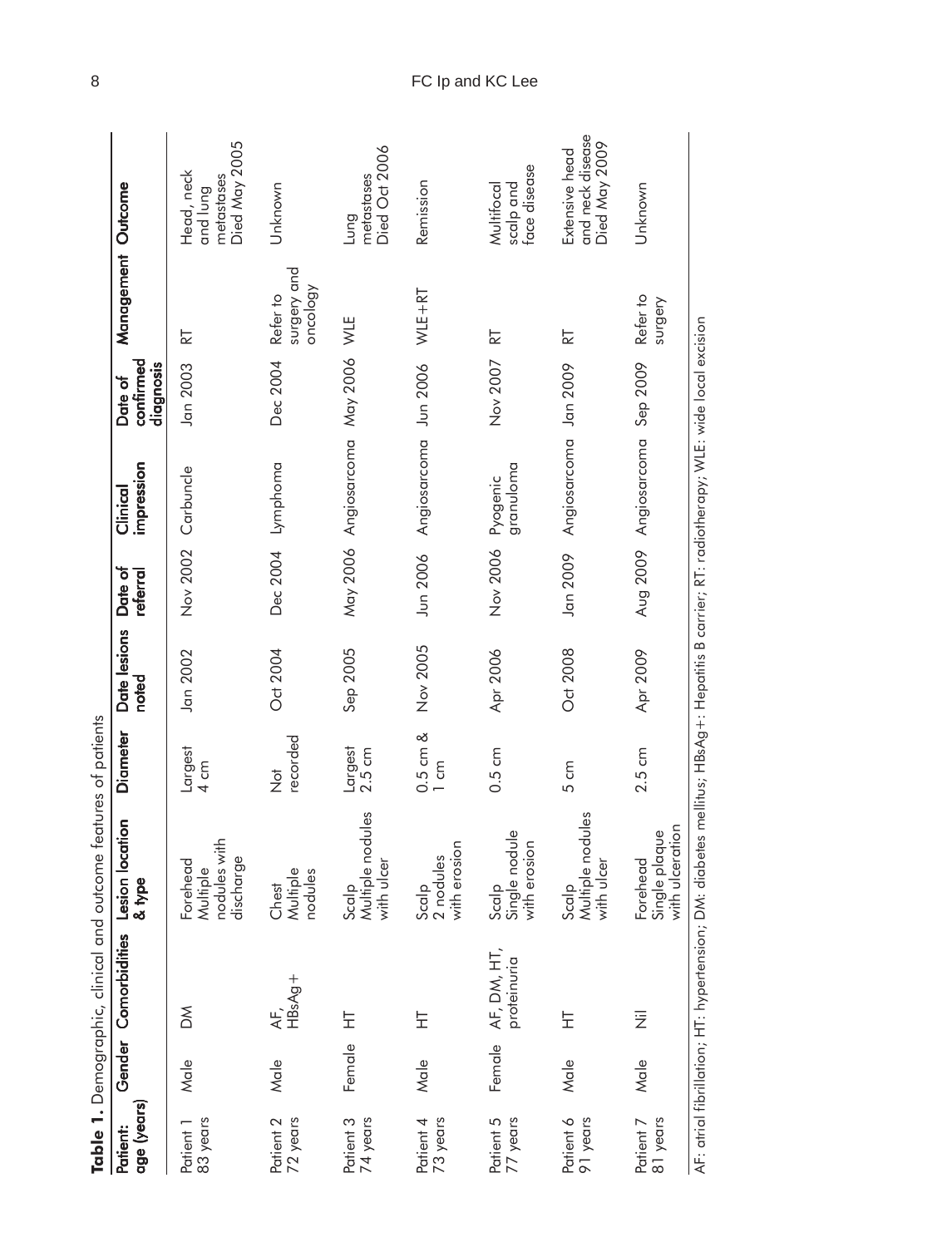upon presentation to our service, patient 5 had a single nodule in right temporal scalp area on first presentation and patient 7 presented with a single ulcerative plaque at left forehead. Another common symptom noted in the medical record was bleeding from the lesion. It occurred in six patients (86%, patient 2,3,4,5,6,7). Patient 1 presented with purulent discharge from the mass. Other symptoms include itch (patient 3,4,6) and pain (patient 1,2).

#### *Time of presentation and diagnosis*

The time lapse between lesions noticed by patient and referral to our service ranged from two months to ten months. The diagnosis of AS was confirmed within a short period of time (patient 2,3,4,6,7 was diagnosed within one month and patient 1 was diagnosed within 2 months) after referred to our service with the exception of patient 5.

Patient 5 was initially referred to our service for a single nodule with occasional bleeding in right temporal scalp area for seven months (Figure 2). The clinical impression was pyogenic granuloma and a shave biopsy was performed. The initial histopathology reported "anuerysmal dermatofibroma". The biopsy wound was healed eventually and the patient was discharged. Patient 5 was subsequently referred to us eight months later with a recurrence of erosive lesion in right forehead area (Figure 3). Incisional skin biopsy performed and revealed poorly differentiated



angiosarcoma. She was also found to have multifocal lesions in scalp and face which were not amendable to surgery. In view of the old age and comorbidities, she was offered palliative radiotherapy.



**Figure 2.** Pyogenic granuloma-like nodule in right temporal scalp of patient 5 upon initial presentation.



**Figure 3.** Ulcerative nodule with surrounding erythematous to violaceous patch in right temporal Figure 1. Symptoms of patients upon presentation. scalp of patient 5 in subsequent presentation.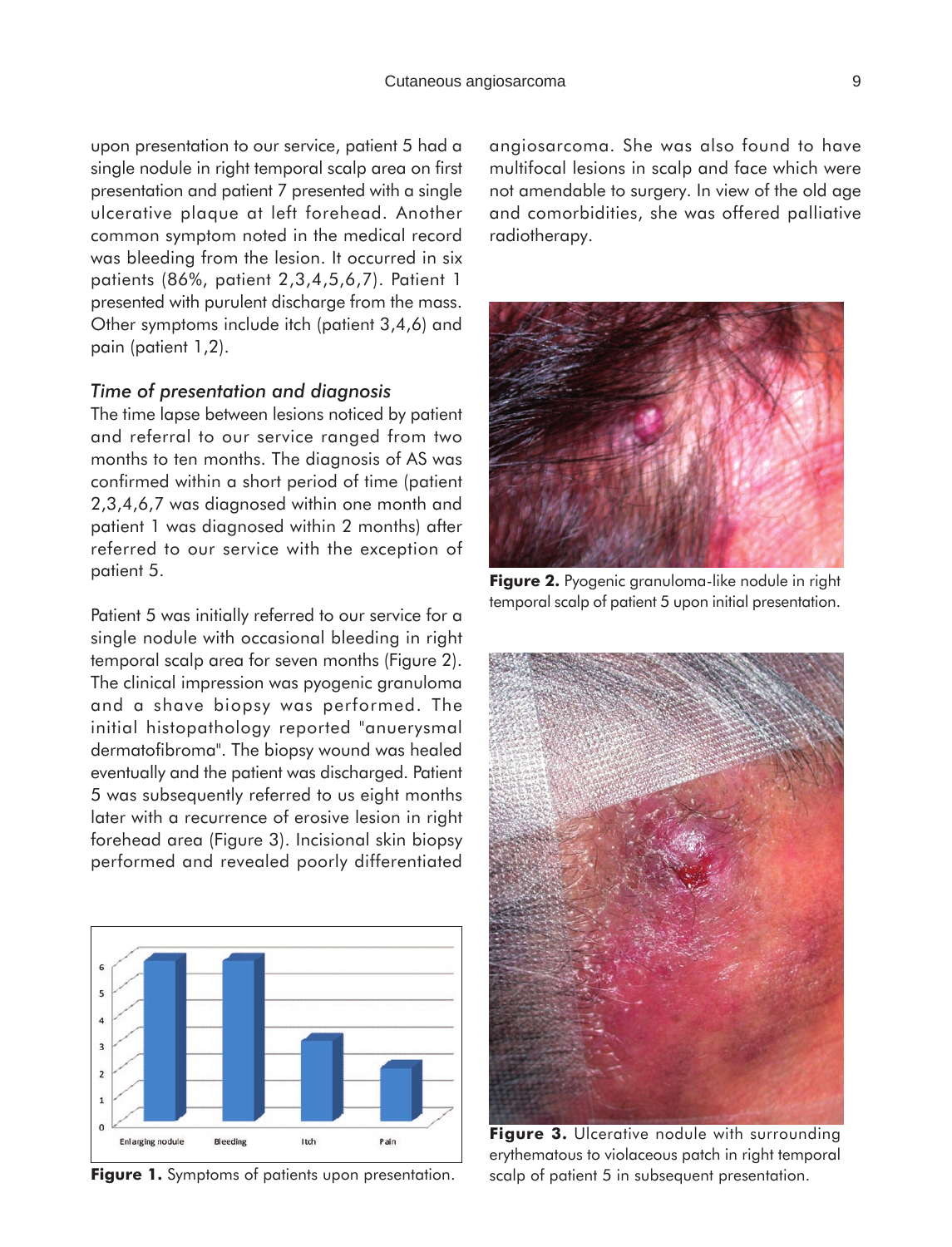#### *Initial clinical diagnosis*

The initial clinical diagnosis was malignant neoplasm in five patients (71%), in which angiosarcoma was suspected in four patients and lymphoma in one patient. Patient 1 had the initial diagnosis of carbuncle and patient 5 had the initial diagnosis of pyogenic granuloma. Patient 3 was initially seen by private practitioner with the diagnosis of scalp seborrheic keratosis. The lesion was biopsied and the histology failed to reveal the true nature of the lesion. When she was seen by our clinic, multiple darkish ulcerative nodules were present over the scalp and angiosarcoma was suspected (Figure 4). Urgent skin biopsy was performed and confirmed the diagnosis of CA. Patient 6 presented with typical advanced disease over bilateral parietal scalp with multiple local metastases (Figure 5).

#### *Histopathology*

The histopathology in all the diagnostic biopsies revealed similar pattern. The tumor cells exhibited infiltrative dissecting growth in the dermis and subcutis. They formed abnormal and irregular vascular channels. There was prominent intralesional haemorrhage. The tumor cells were mainly of oval to spindle shape with pleomorphic nuclei and prominent mitotic figures. Immunohistochemical stain revealed CD31 positivity in patient 1,3,4,7 and CD34 positivity in patient 2,4,5,6, confirming their endothelial nature.

The histopathology of the biopsy specimen of patient 5 worth further discussion. In the first biopsy of the nodular pyogenic granuloma-like lesion, the low power view showed a nodular lesion with whorls of spindle cells with dissecting vascular channels in the periphery (Figure 6). High power view showed intersecting fascicles mimicking Kaposi sarcoma (Figure 7). There was only mild cytological atypia (Figure 8). In the second biopsy, the low power view showed tumor diffusely



**Figure 5.** Advanced disease in patient 6 with multiple darkish ulcerative nodules and active haemorrhage was noted.



**Figure 4.** Multiple darkish ulcerative nodules in left parietal scalp of patient 3.



Figure 6. 1st biopsy of patient 5, low power view: nodular lesion with whorls of spindle cells, note the dissecting vascular channels in the periphery. (H&E)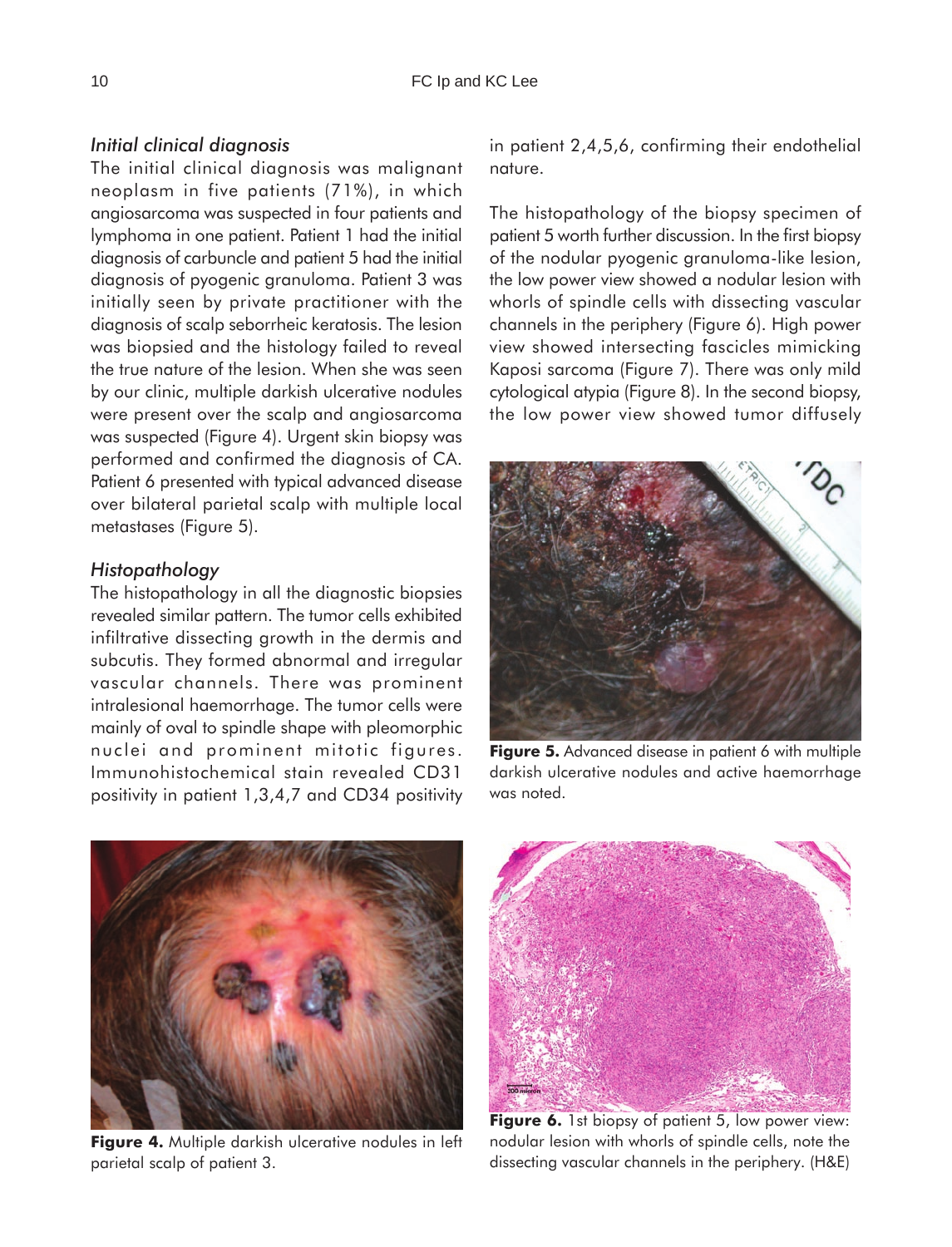infiltrating the dermis with dissecting vascular channels in the deep portion of the specimen (Figure 9). The high power view showed the dissecting channels lined by pleomorphic tumor cells typical of angiosarcoma (Figure 10). Review of the initial biopsy in patient 5 showed lobular proliferation of spindle cells with slit like vascular spaces showing superficial resemblance to pyogenic granuloma. In retrospect, complex anastomosing vascular channels were found in the periphery of these lobules raising suspicion for a malignant vascular tumor.

**Figure 7.** 1st biopsy of patient 5, high power view: note the intersecting fascicles mimicking Kaposi sarcoma. (H&E)



Three patients (patient 1,5,6; 43%) had extensive disease over the head and face area on presentation and were inoperable. They were offered palliative radiotherapy. Two patients (patient 3,4; 29%) were offered wide local excision of the tumors and patient 4 also received post-op adjuvant radiotherapy. Patient 2 and 7 defaulted follow-up and the management and outcome were unknown. Chemotherapy was not offered to patients in



**Figure 9.** 2nd biopsy of patient 5, low power view: the cellular tumor diffusely infiltrating the dermis. There is dissecting channels in the deep portion of the specimen. (H&E)



the dissecting vascular channels with mild cytological atypia. (H&E)



**Figure 10.** 2nd biopsy of patient 5, high power view: dissecting vascular channels lined by pleomorphic tumor cells typical of angiosarcoma.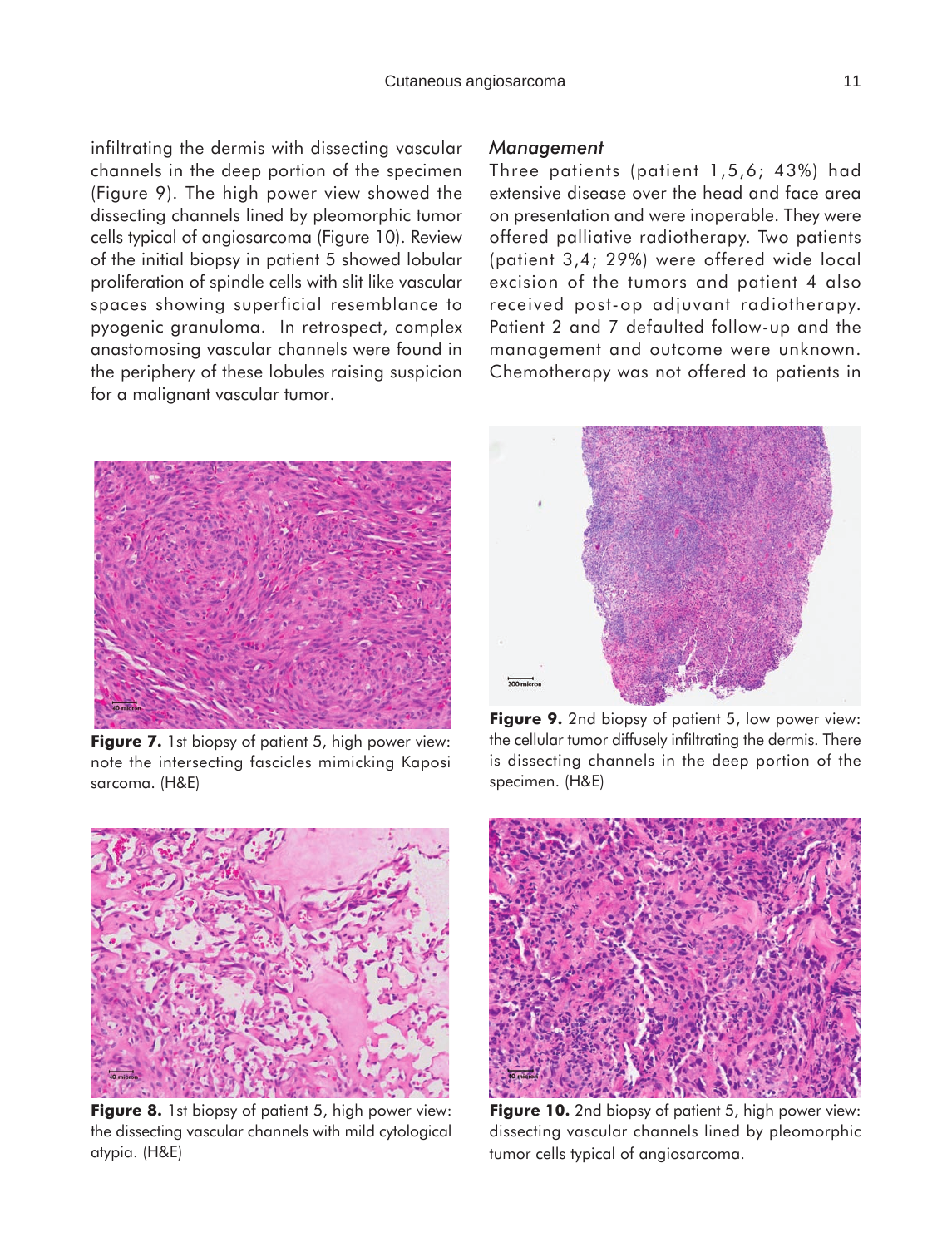this series due to advanced disease and age of patients, comorbidities, patient reluctance and doubtful survival benefit.

### *Outcome*

Three mortalities were noted in the series. Patient 1 had multiple local metastases upon presentation and lung metastases afterwards. He was offered palliative radiotherapy and he passed away two years and four months after confirmation of the diagnosis. Patient 3 had wide local excision done but she suffered from lung metastases with persistent pleural effusion. She passed away five months after the diagnosis. Patient 6 passed away four months after the diagnosis, he had extensive disease upon presentation and palliative radiotherapy was offered.

Patient 5 suffered from multifocal disease in head and face and palliative radiotherapy was offered. Patient 4 is currently in remission after surgery and adjuvant radiotherapy given since 2006.

# **Discussion**

Cutaneous angiosarcoma (CA) was first reported in detail by Caro and Stubenrauch in 1945.<sup>2</sup> In 1948, Stewart and Treves described the association between angiosarcoma and postmastectomy lymphoedema, thereafter the Stewart-Treves syndrome was named.<sup>3</sup> Later in 1964, Jones characterized CA that primarily affected the scalp and face of elderly male.<sup>4</sup> CA is rare and accounts for less than 1% of all sarcomas. It is classified into primary form and secondary form, the primary form being more common. Apart from the well-recognized association of secondary CA with chronic lymphoedema, post-irradiation and pre-existing vascular malformation, no definite predisposing factors could be identified for the primary CA. The common presentation in the head and neck region raised the suspicion of excessive ultraviolet exposure as risk factor but is inconclusive as some investigators pointed out that in people with excessive ultraviolet exposure CA is still a very rare malignancy.

All our patients were over 70 years of age and the male to female ratio was 2.5:1. This series reconfirmed others experience that CA is a malignancy of elderly with male predominance.1,5-8 However age and gender were not shown to be a prognostic indicator in other series.<sup>1,5</sup>

The anatomic location of tumor in this series was mainly in the scalp region, in six out of seven patients (86%). This result was also concordant with other series.<sup>1,5</sup> It was shown in other studies that anatomic location did not affect the survival.

The most common presentation in this series was enlarging violaceous to darkish nodule, mostly multifocal. This was reported by other studies as well.<sup>1,9,10</sup> The lesions were present for only a few months (range 2-10 months) before consultation and some of them evolved quite quickly to become multiple nodules. Bleeding from the lesions was also another common complaint, which was noted in six patients (86%). This indicates the vascularity of the tumor and the reason why it mimics a pyogenic granuloma both clinically and histologically. This can cause diagnostic difficulty and delay the biopsy for confirmation as happened in patient 5. Secondary infection of the tumor can also mask the diagnosis clinically and caused delay in a confirmatory biopsy which was the case in patient 1.

According to our records, in 4 out of the 7 patients the diagnosis of CA was already on the top of the earliest list of differential diagnosis. Patient 2 gave the impression of malignant lymphoma which also prompted the clinician for urgent biopsy and action. Patient 1 gave the initial impression of carbuncle which was treated with incision and drainage and course of antibiotics. However the lesions fail to response to treatment and increase in size and number. A skin biopsy was then arranged and confirmed the diagnosis. The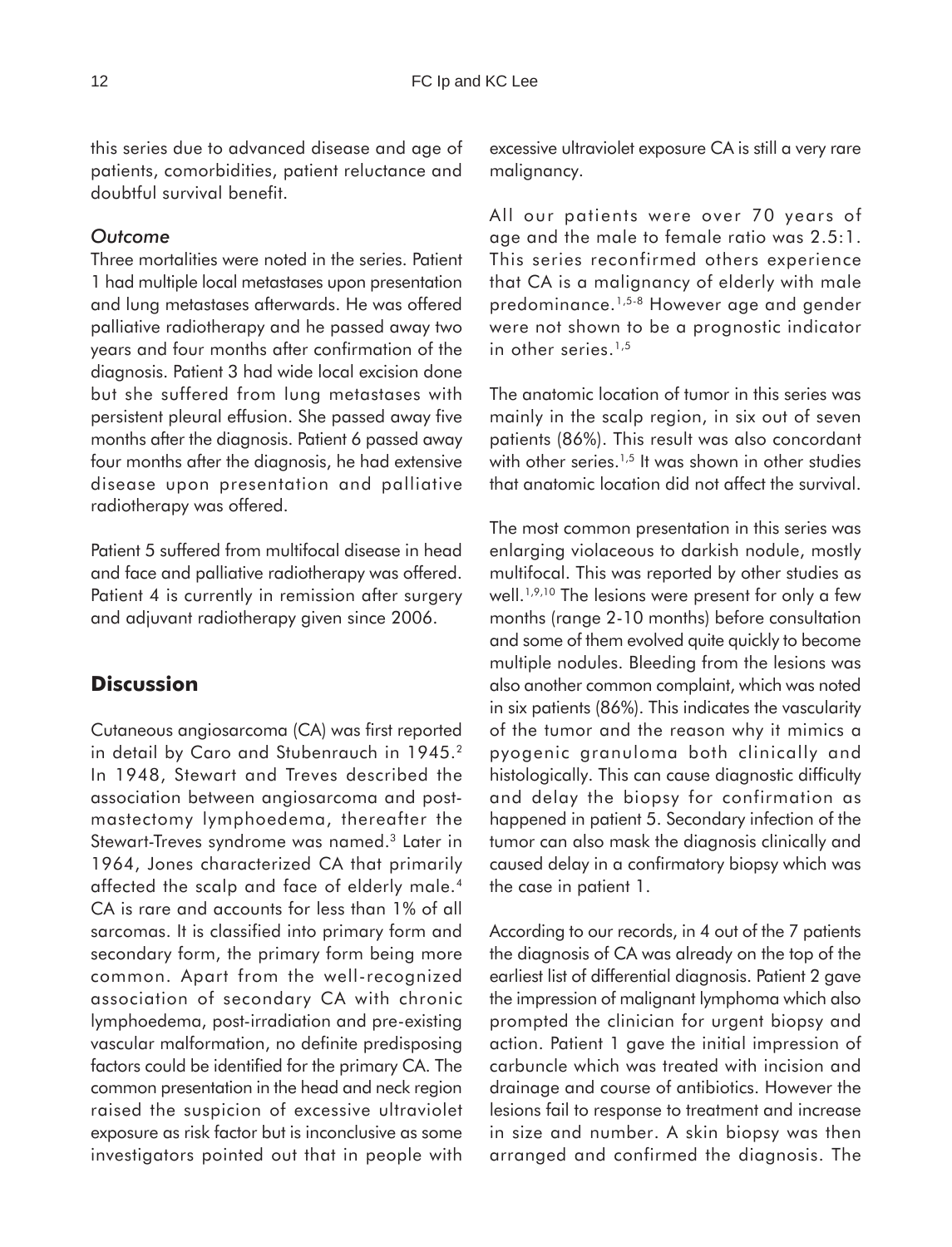clinical presentation and course of disease in patient 5 had been discussed in the previous section.

The histopathological features of typical prominent lesion of CA along with positive immunohistochemical stain of CD31 or CD34 creates little problem in diagnosis. It is the early lesion that forms the diagnostic pitfall sometimes even with the help of immunohistochemical staining. A high index of suspicion by clinician and pathologist was essential.

The outcome of CA was generally reported to be poor with a five year survival rate of 10-35%.<sup>1,10</sup> Our series agrees with this observation and three out of seven patients has passed away at the time of preparation of this manuscript. Patient 1 and patient 6, who accounted for two of the mortalities, was at more advanced age of 83 years and 91 years respectively, older than the mean age of 78.7 years in the series. Patient 3 died of extensive lung metastasis with persistent haemorrhagic pleural effusion.

In the literature review, demographic factors and anatomic location were not shown to be of prognostic significance.1,11,12 The diameter of tumor greater than 5 cm at time of presentation, presence of positive surgical margin predicts poor prognosis. This was reflected by the course of disease in patient 6, who passed away four months after diagnosis, in which the largest tumor size was 5 cm in diameter. Patient 1 and 3 who reported death, also had larger tumor size of 4 cm and 2.5 cm in diameter respectively (the diameter of tumor upon presentation was listed in Table 1). Metastasis, tumor recurrence and depth of invasion was also found to be significant predictors of poor outcome in the literature.<sup>1</sup> This was also reflected in patient 1, 3 and 6 in which lung and extensive local metastases were documented. The surgical margin, tumor recurrence and depth of invasion were not recorded in the case records.

The treatment modality was mainly surgery and radiotherapy in our series. Four patients (57%) were offered radiotherapy, in which three were considered palliative. Two of the patients died after palliative radiotherapy (patient 1 and 6). Patient 5 still survived at the present moment without significant morbidity, over two years after confirmed diagnosis. Patient 4 was offered adjuvant radiotherapy after wide local excision, he was considered in remission and disease free up to the present moment, three and a half years after confirmed diagnosis. Patient 2 and 7 were lost to follow-up after referral to surgery and oncology department.

Other treatment modality include chemotherapy with various agents such as doxorubicin,<sup>1</sup> cyclophosphamide,<sup>1</sup> methotrexate,<sup>1</sup> vincristine,<sup>1</sup> paclitaxel<sup>1,10,13</sup> and interferon-alfa<sup>14</sup> had been reported in different series with variable success. Large controlled study is not available due to the rarity of the tumor.

Although surgical treatment remains the first option for CA, to achieve a negative surgical margin is often very difficult. Wide local excision of clinically evident tumor in patients and follow by wide field irradiation might be the recommended treatment if condition allows.<sup>6,7,9</sup> This was the management employed in patient 4 which resulted in remission. For those where surgical treatment cannot be offered, radiotherapy alone can offer some disease control. Treatment of metastatic disease is mainly palliative as all patients will eventually died of the disease.<sup>1</sup>

# **Conclusion**

Primary cutaneous angiosarcoma is a rare high grade malignant neoplasm with guarded prognosis. The affected individuals locally have the characteristics of old age and male predominance. The commonest affected anatomic region was the scalp and enlarging nodules with